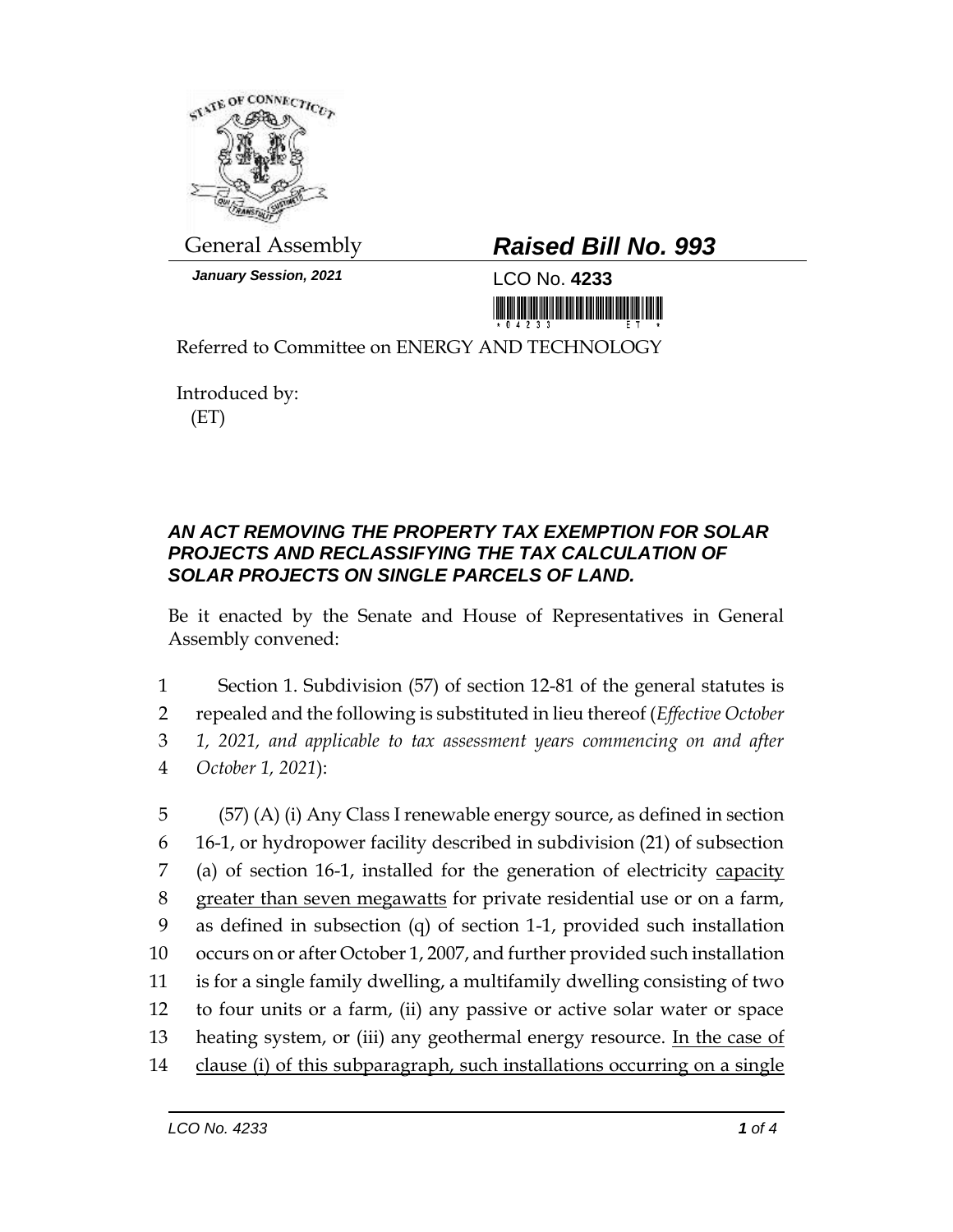parcel of land shall aggregate the nameplate capacity of each installation 16 in the written application pursuant to subparagraph (E) of this section. In the case of clause (ii) or (iii) of this subparagraph, such exemption shall apply only to the amount by which the assessed valuation of the real property equipped with such system or resource exceeds the assessed valuation of such real property equipped with the conventional portion of the system or resource;

 (B) For assessment years commencing on and after October 1, 2013, any Class I renewable energy source, as defined in section 16-1, hydropower facility described in subdivision (21) of subsection (a) of section 16-1, or solar thermal or geothermal renewable energy source, installed for generation or displacement of energy, provided (i) such installation occurs on or after January 1, 2010, (ii) such installation is for commercial or industrial purposes, (iii) the nameplate capacity of such source or facility does not exceed the load for the location where such generation or displacement is located, and (iv) such source or facility is located in a distressed municipality, as defined in section 32-9p, with a population between one hundred twenty-five thousand and one hundred thirty-five thousand;

 (C) For assessment years commencing on and after October 1, 2013, any municipality may, upon approval by its legislative body or in any town in which the legislative body is a town meeting, by the board of selectmen, abate up to one hundred per cent of property tax for any Class I renewable energy source, as defined in section 16-1, hydropower facility described in subdivision (21) of subsection (a) of section 16-1, or solar thermal or geothermal renewable energy source, installed for generation or displacement of energy, provided (i) such installation occurs between January 1, 2010, and December 31, 2013, (ii) such installation is for commercial or industrial purposes, (iii) the nameplate capacity of such source or facility does not exceed the load for the location where such generation or displacement is located, and (iv) such source or facility is not located in a municipality described in subparagraph (B) of this subdivision;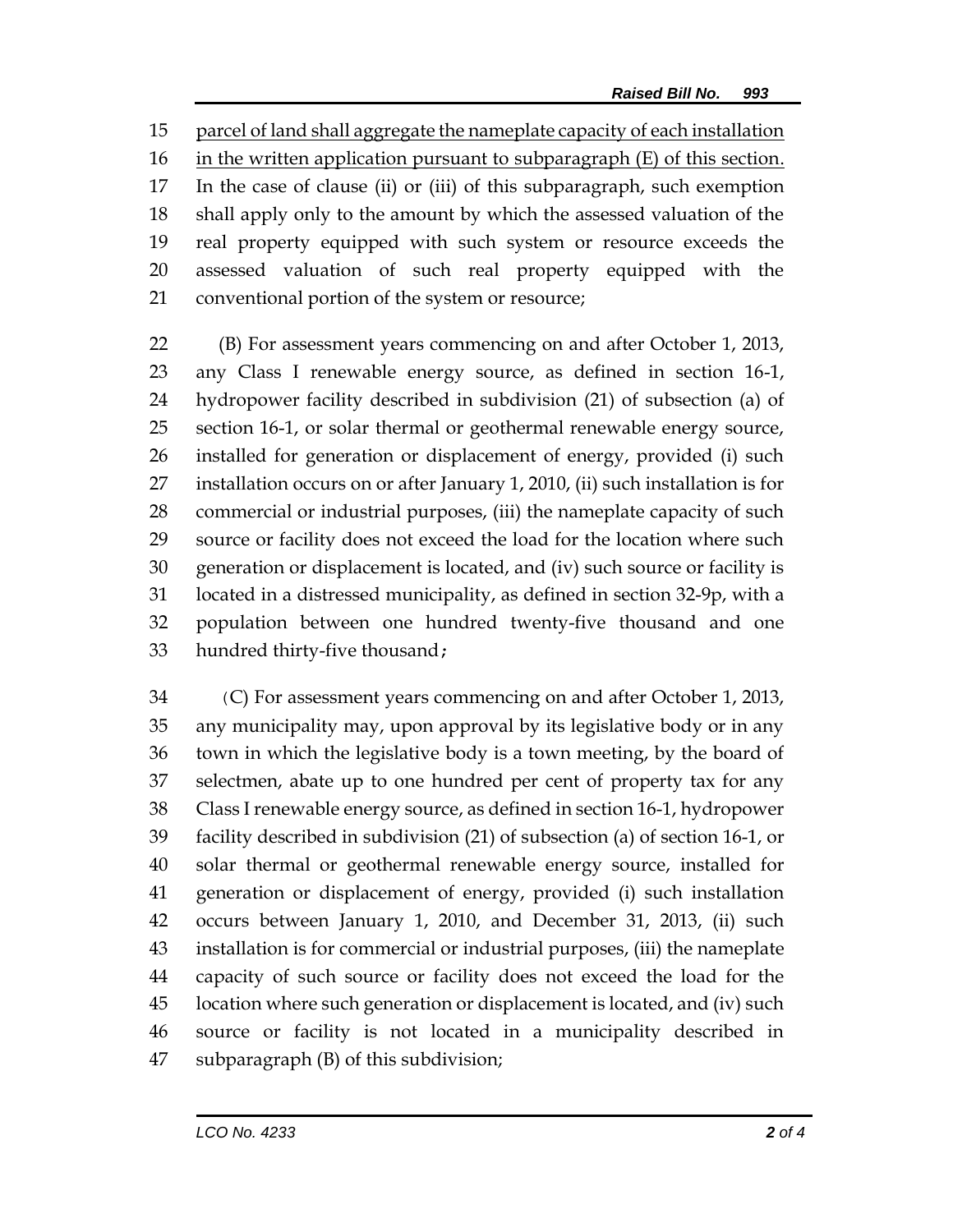(D) For assessment years commencing on and after October 1, 2014, any (i) Class I renewable energy source, as defined in section 16-1, (ii) hydropower facility described in subdivision (21) of subsection (a) of section 16-1, or (iii) solar thermal or geothermal renewable energy source, installed for generation or displacement of energy, provided (I) such installation occurs on or after January 1, 2014, (II) is for commercial or industrial purposes, (III) the nameplate capacity of such source or facility does not exceed the load for the location where such generation or displacement is located or the aggregated load of the beneficial accounts for any Class I renewable energy source participating in virtual net metering pursuant to section 16-244u, and (IV) in the case of clause (iii) of this subparagraph, such exemption shall apply only to the amount by which the assessed valuation of the real property equipped with such source exceeds the assessed valuation of such real property equipped with the conventional portion of the source;

 (E) Any person claiming the exemption provided in this subdivision for any assessment year shall, on or before the first day of November in such assessment year, file with the assessor or board of assessors in the town in which such hydropower facility, Class I renewable energy source, solar thermal or geothermal renewable energy source or passive or active solar water or space heating system or geothermal energy resource is located, a written application claiming such exemption. Failure to file such application in the manner and form as provided by such assessor or board within the time limit prescribed shall constitute a waiver of the right to such exemption for such assessment year. Such application shall not be required for any assessment year following that for which the initial application is filed, provided if such hydropower facility, Class I renewable energy source, solar thermal or geothermal renewable energy source or passive or active solar water or space heating system or geothermal energy resource is altered in a manner which would require a building permit, such alteration shall be deemed a waiver of the right to such exemption until a new application, applicable with respect to such altered source, is filed and the right to 81 such exemption is established as required initially;